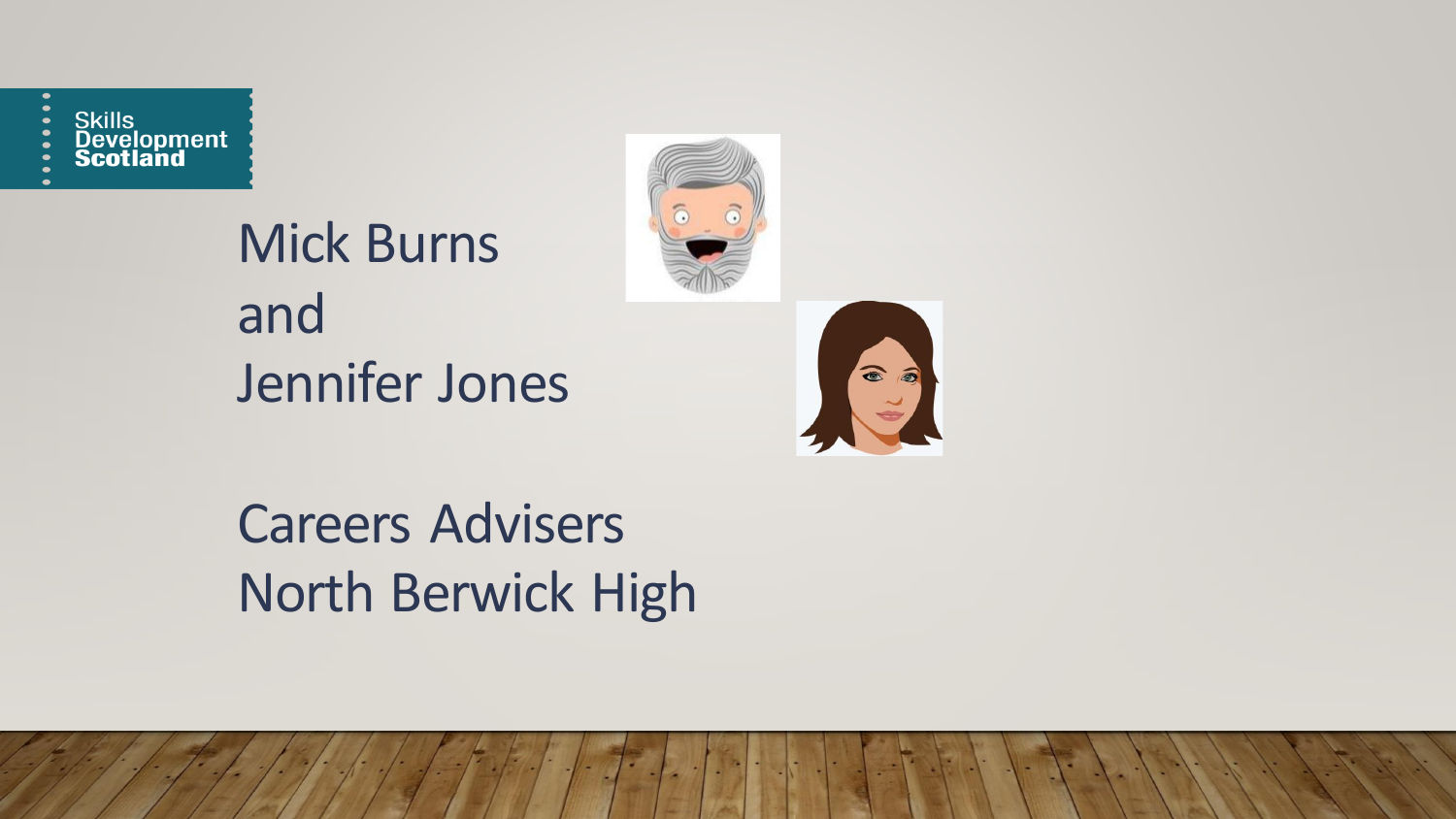

## ME.COM

## It's all about you!

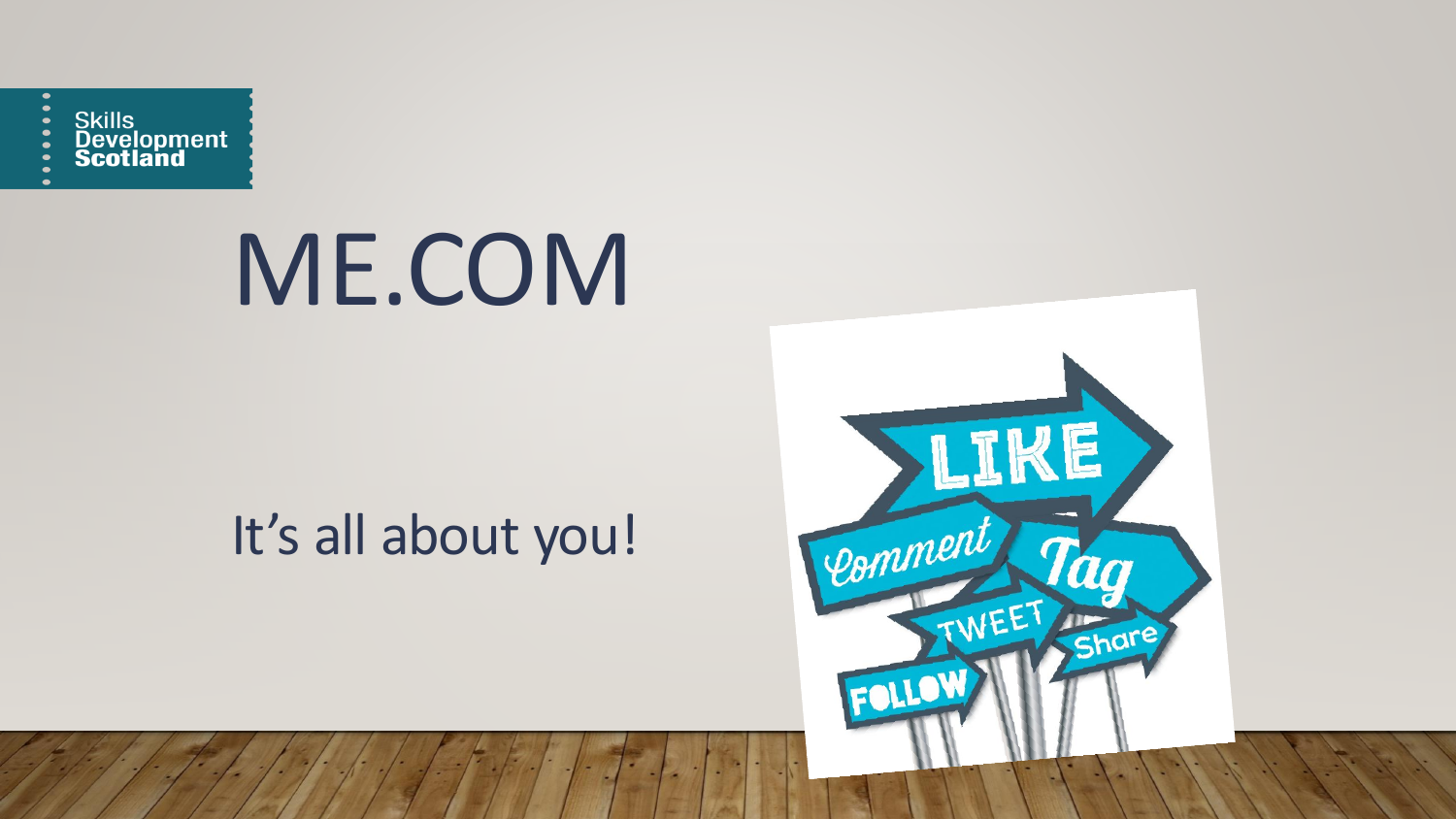

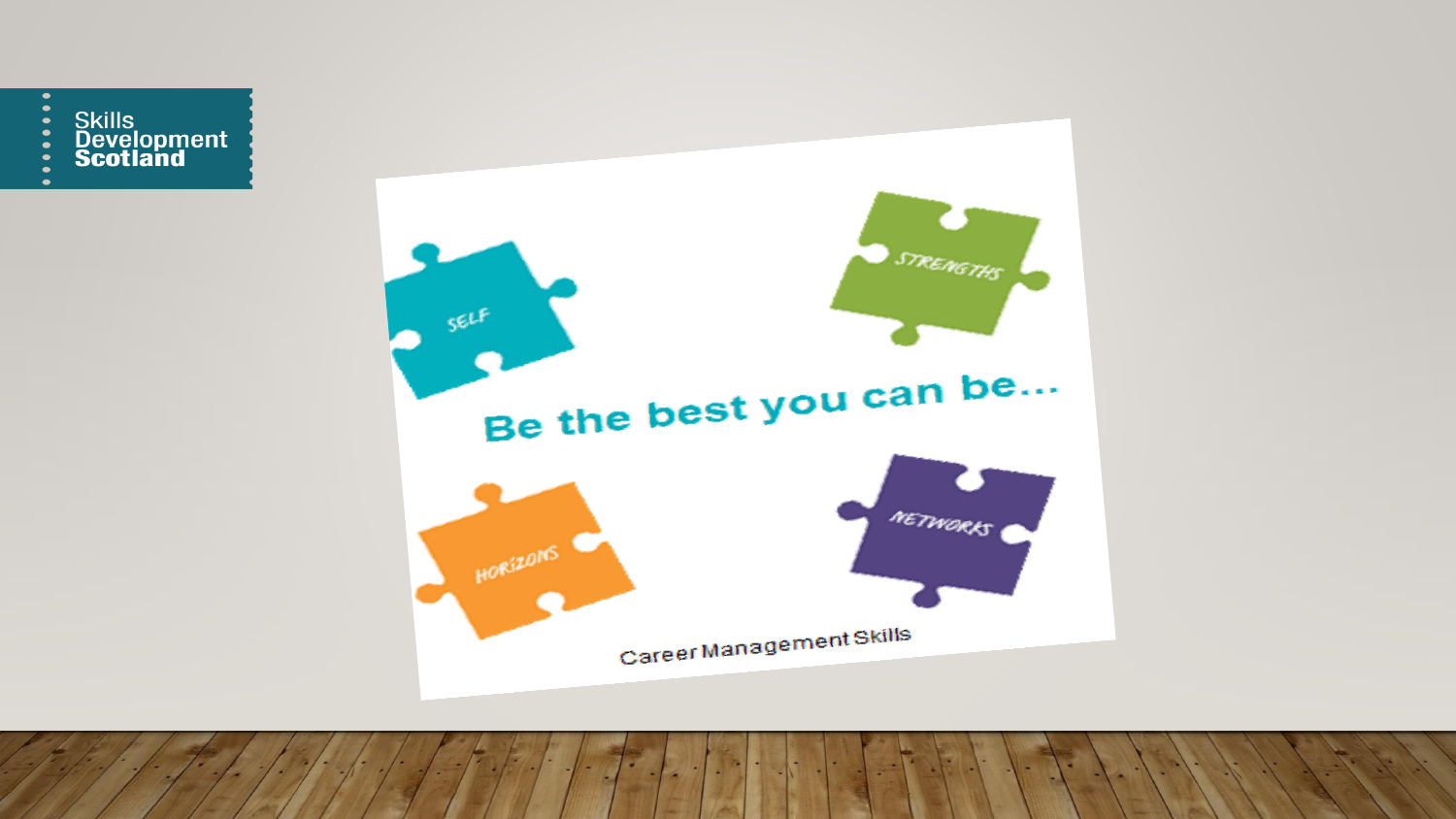



#### [CMS explained](https://youtu.be/gvYDxGlYM6s)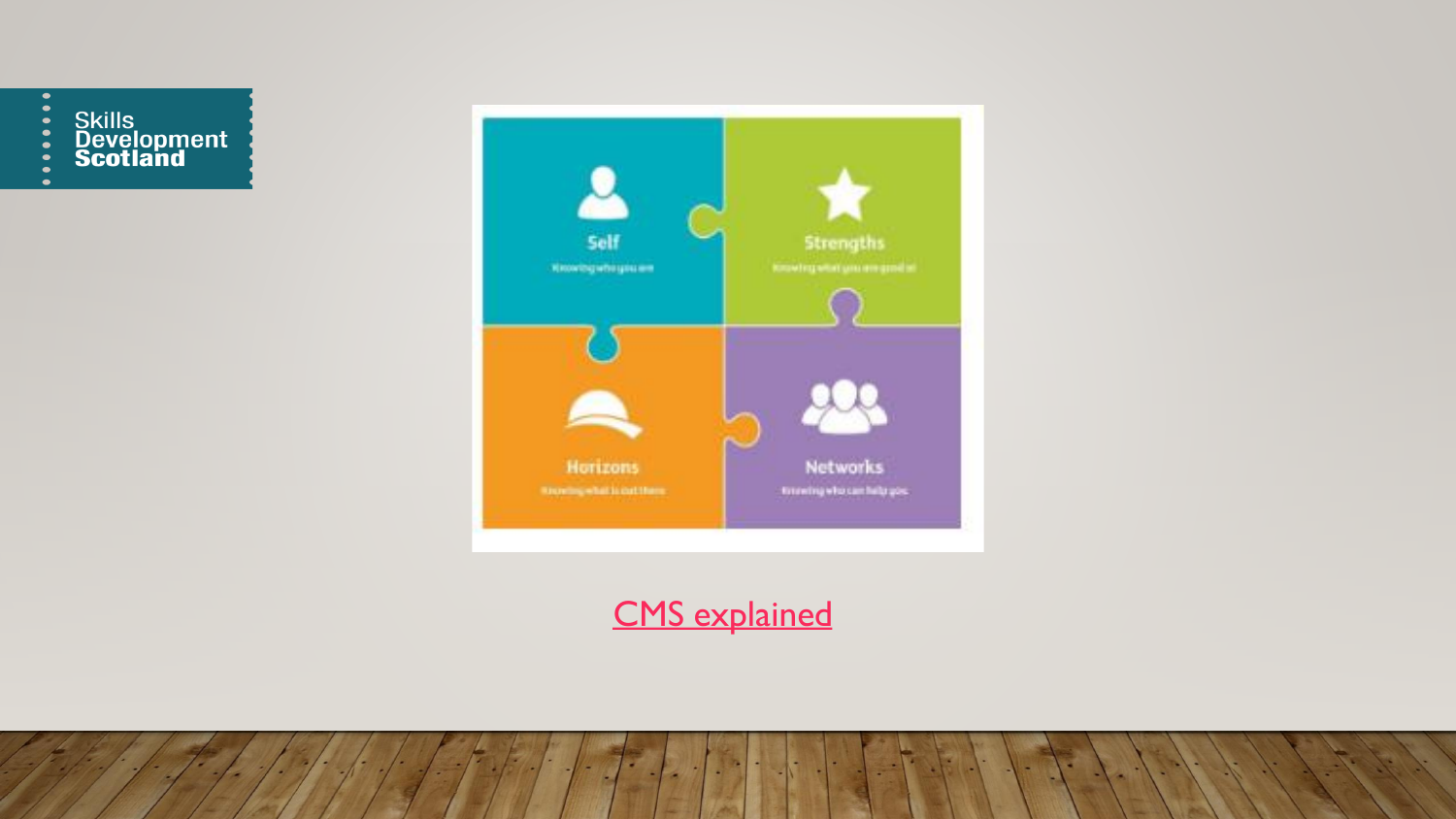### WHERE AM I GOING……..

- University
- Graduate Apprenticeships
- College
- Modern Apprenticeship
- Employment
- Training

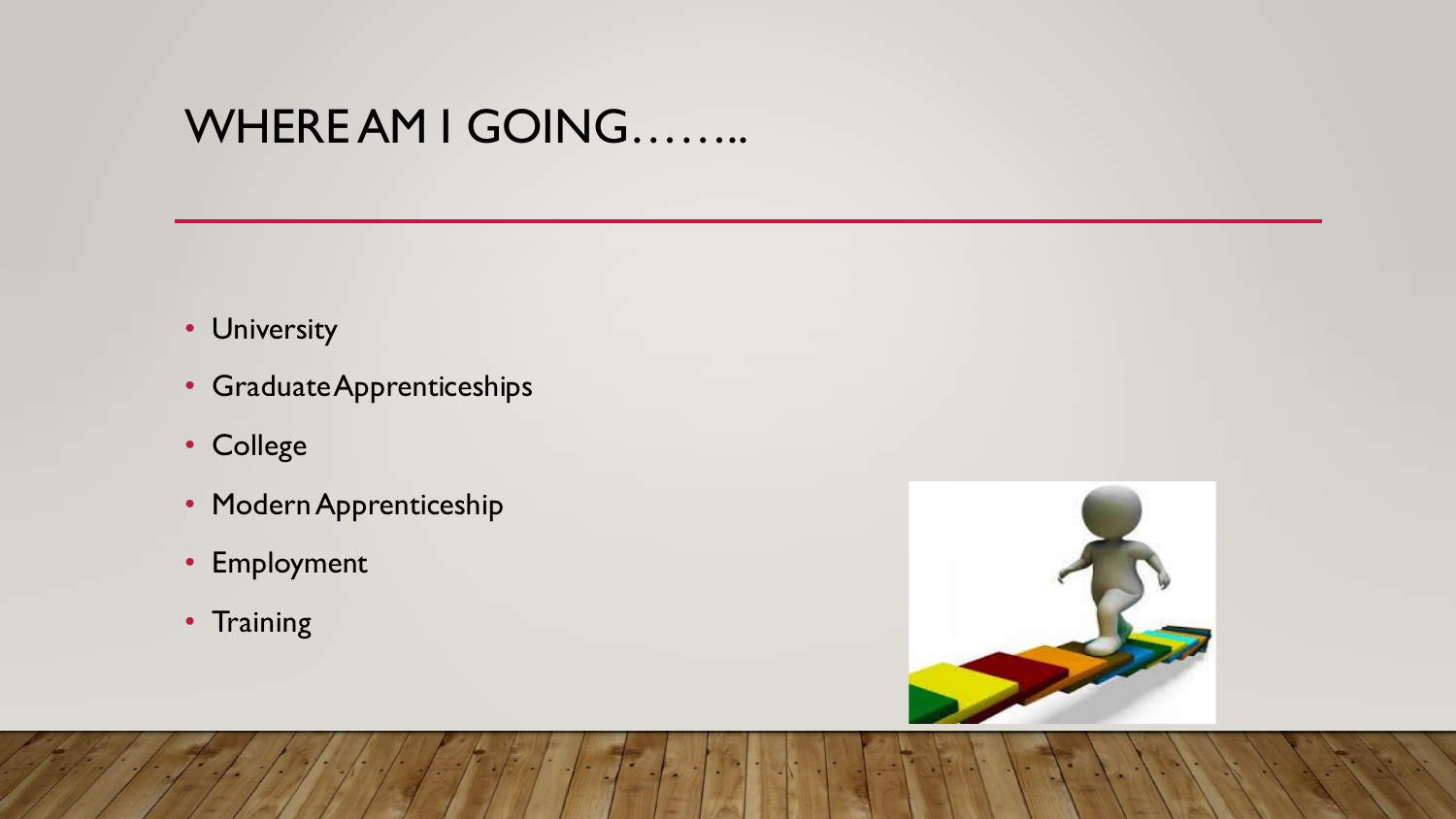#### STAYING AT SCHOOL FOR S5

Flexible courses in S5

- National and Higher courses
- School College Partnership Courses
- Foundation Apprenticeships
- Pre-vocational Courses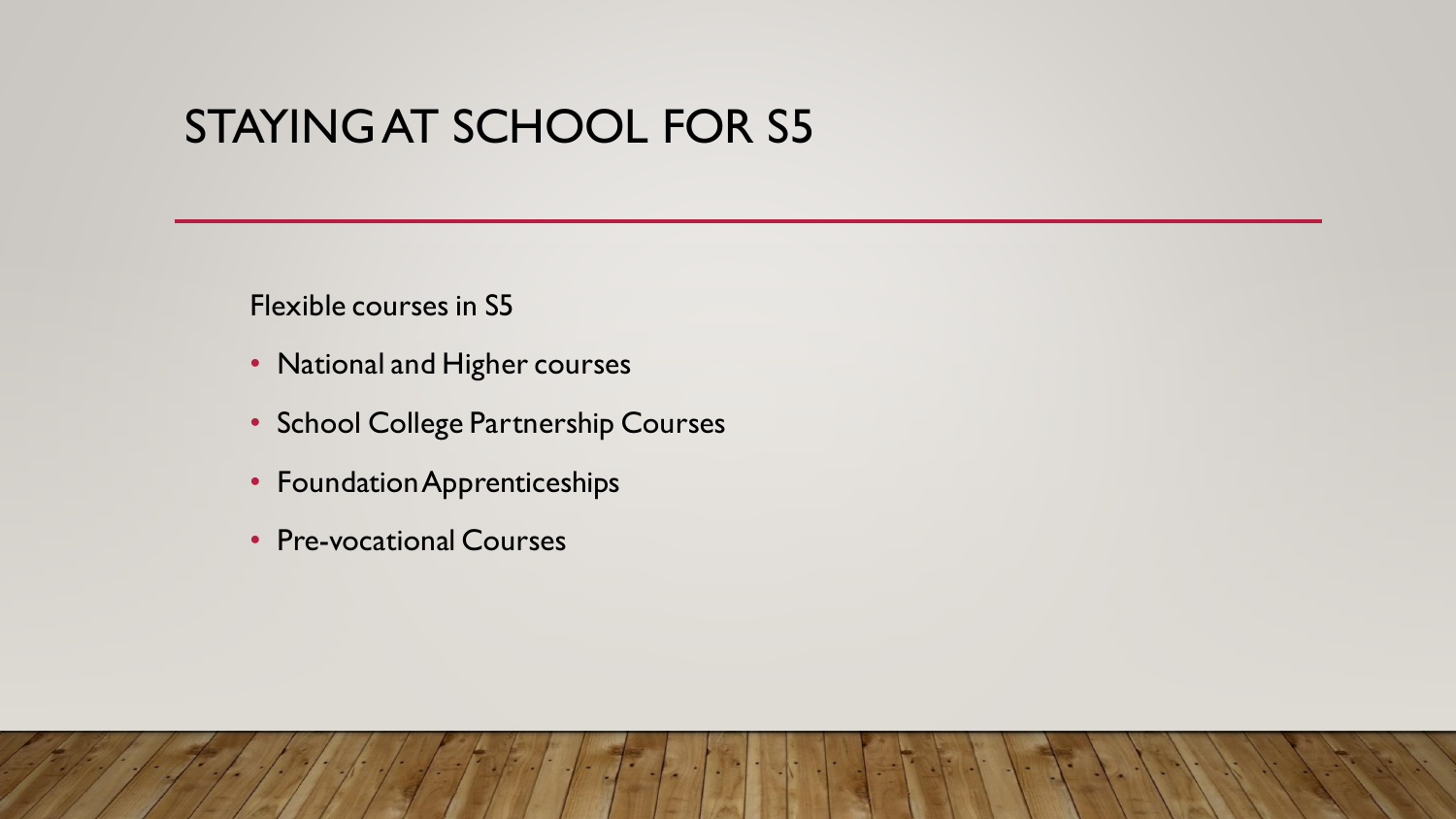### **DECISIONS YOU NEED TO MAKE.......**

- When should YOU leave?
- Where should YOU go next?
- . What can YOU do to help yourself decide?

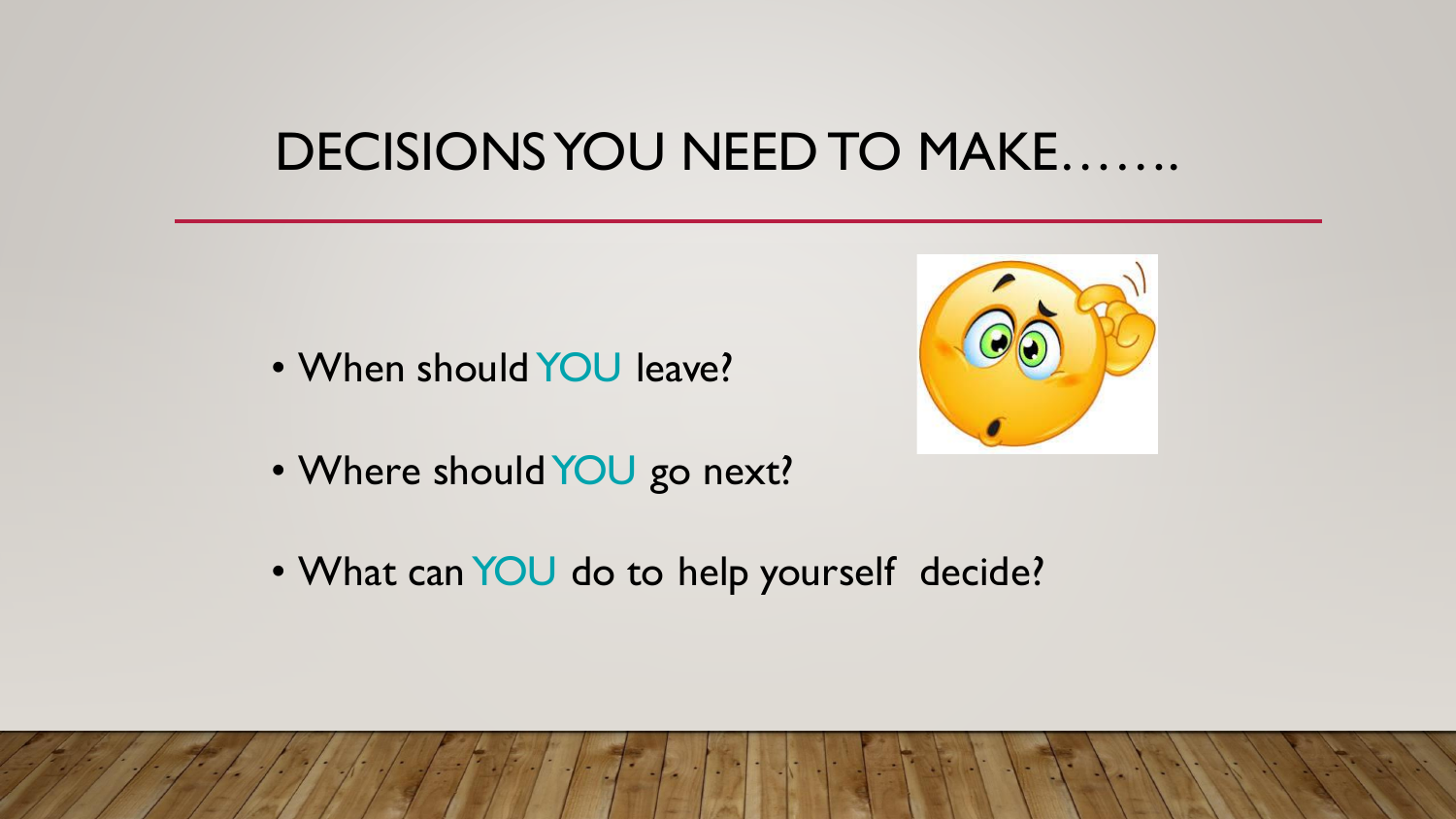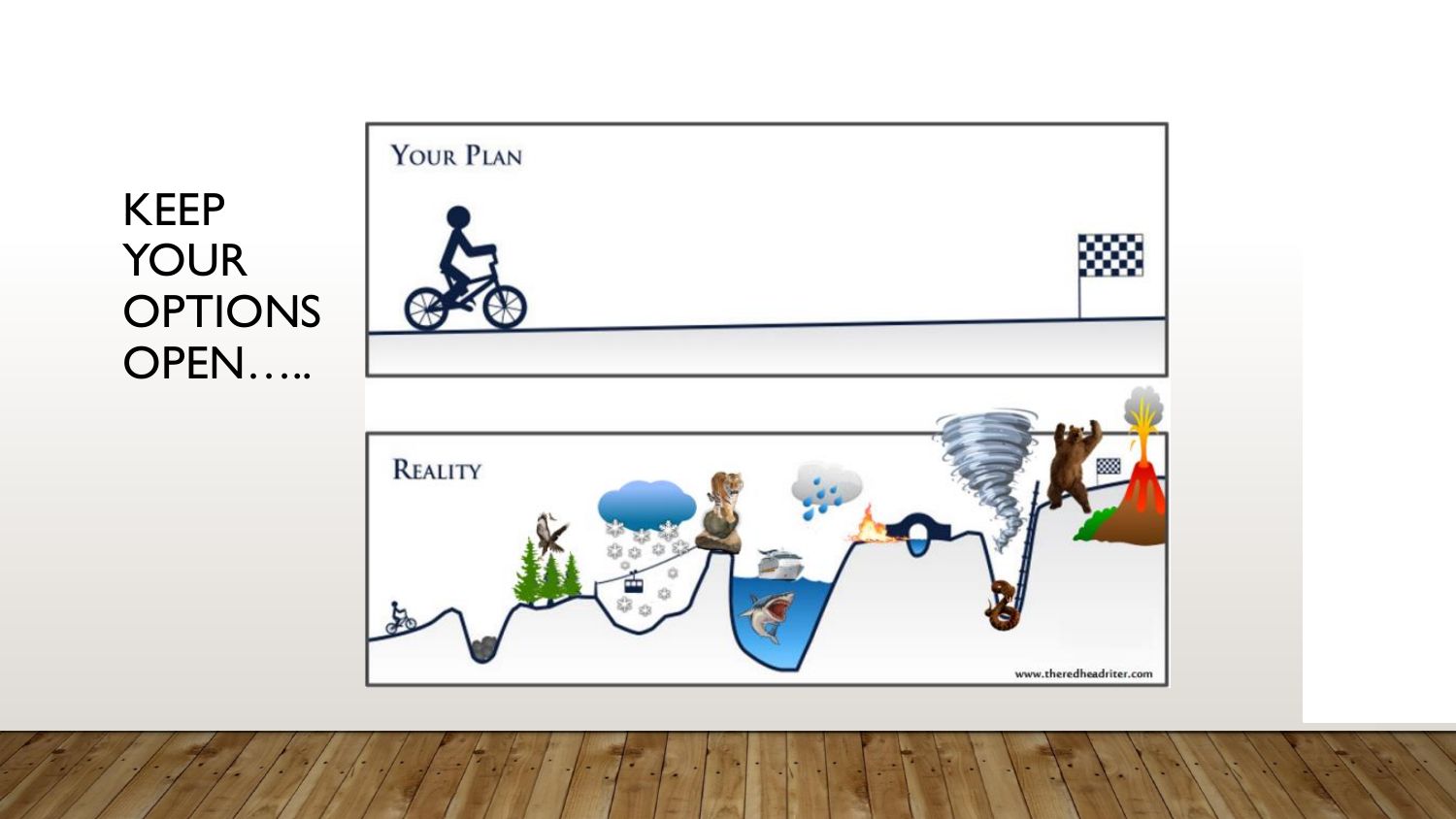#### YOUR NEXT STEPS......

- Use My World of Work to help you think about your options and choices
- Make a plan!
- If you want to discuss your plans, options and ideas, you can arrange a careers appointment

Mick Burns and Jennifer Jones

In school Monday, Tuesday, Wednesday and Thursday

mick.burns@sds.co.uk jennifer.jones@sds.co.uk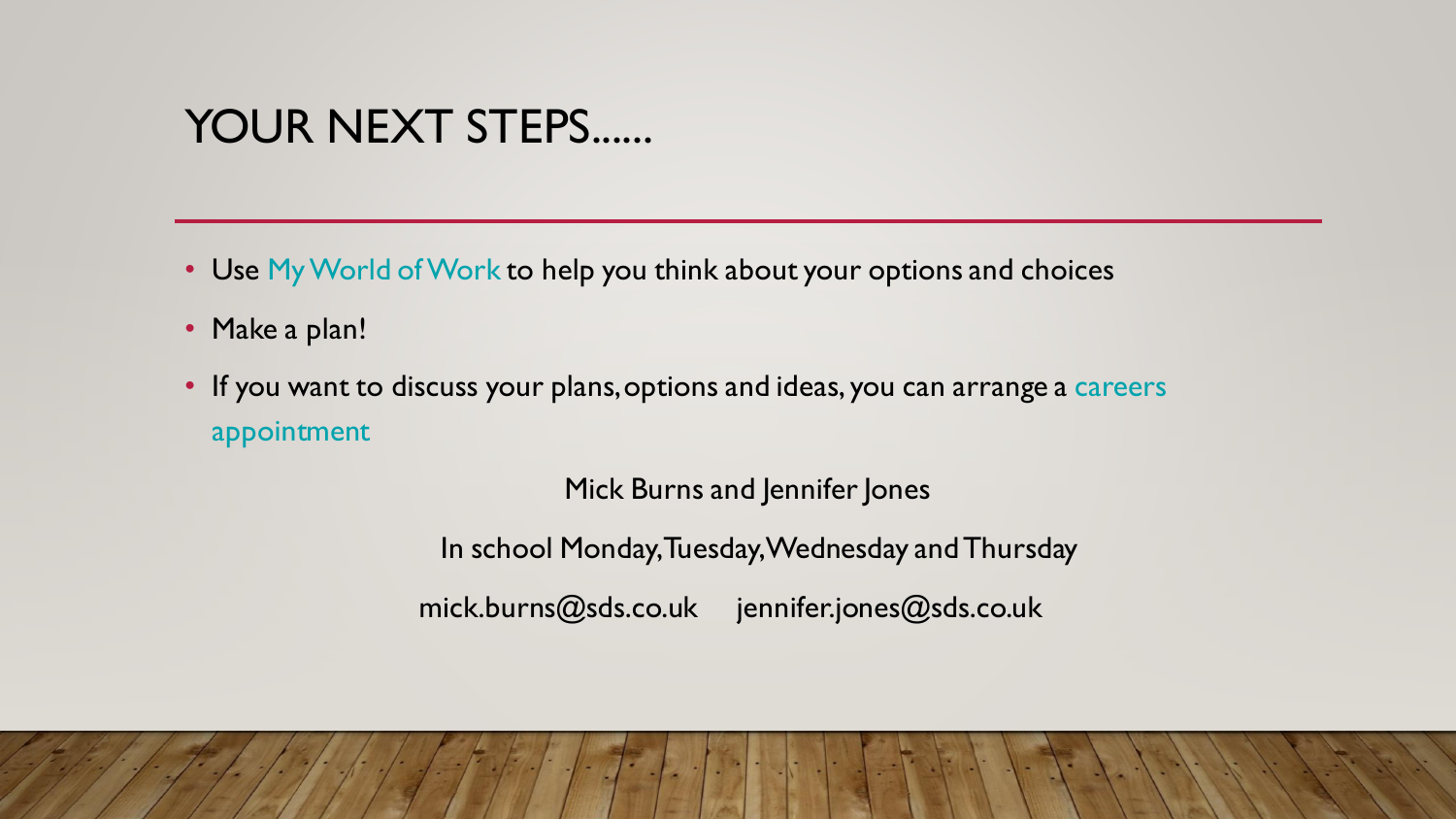Skills<br>Development<br>Scotland

# ME.COM



### What does YOUR profile say about YOU?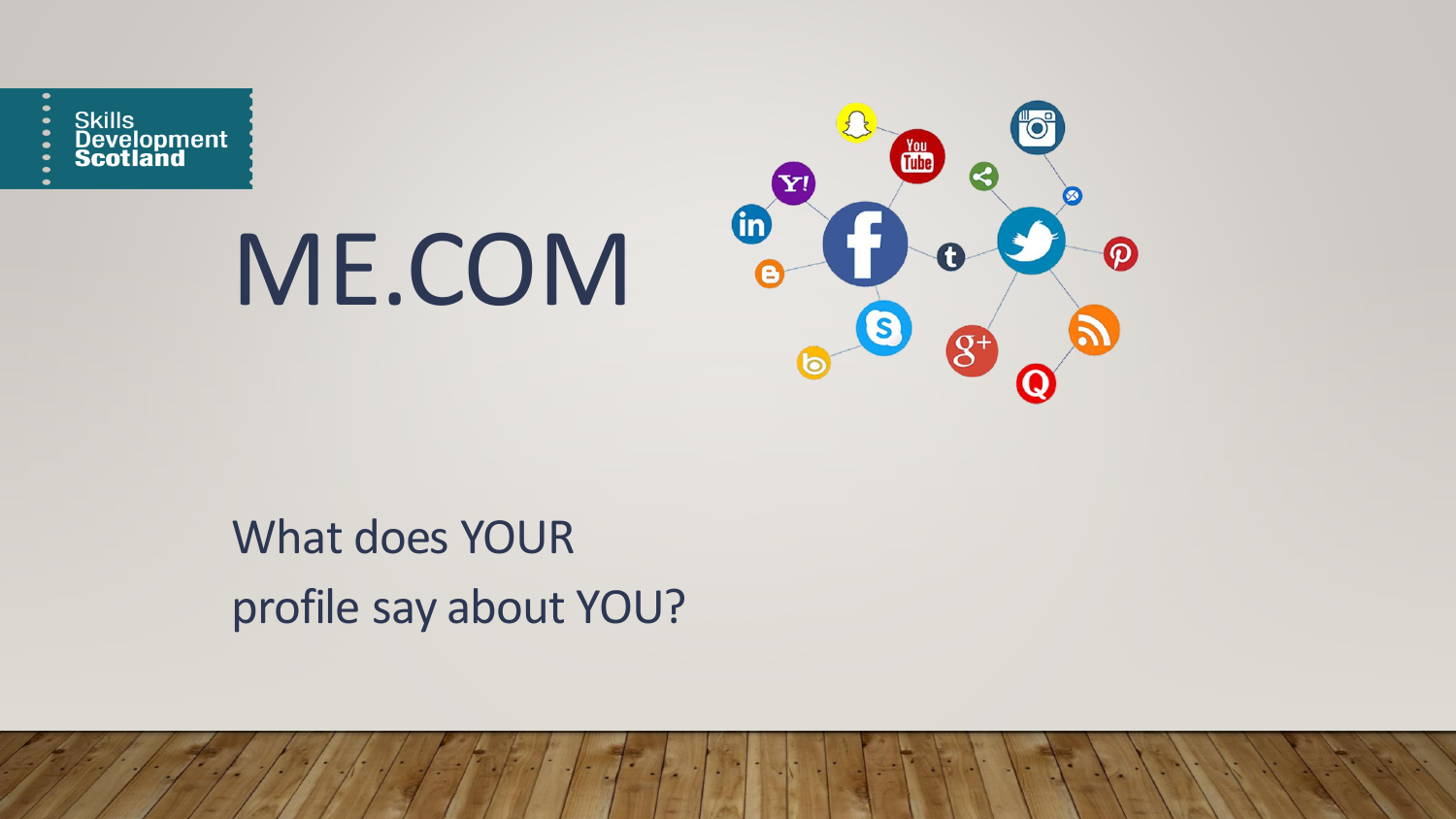#### CAREER MANAGEMENT SKILLS

Self – is all about you as an individual. Understanding your personality, analysing your interests and assessing your values, will help you make the right career decisions.

Strengths – knowing what you're good at, assessing your talents, skills and your achievements to date and thinking how you can build on these.

Horizons – being aware of the bigger picture of what opportunities are out there. Exploring options such as university and college courses, jobs, Modern Apprenticeships, training programmes, volunteering or taking a gap year.

Networks – knowing where you can get help and advice in making a career decision and on how to find a job, training or a college or university place.